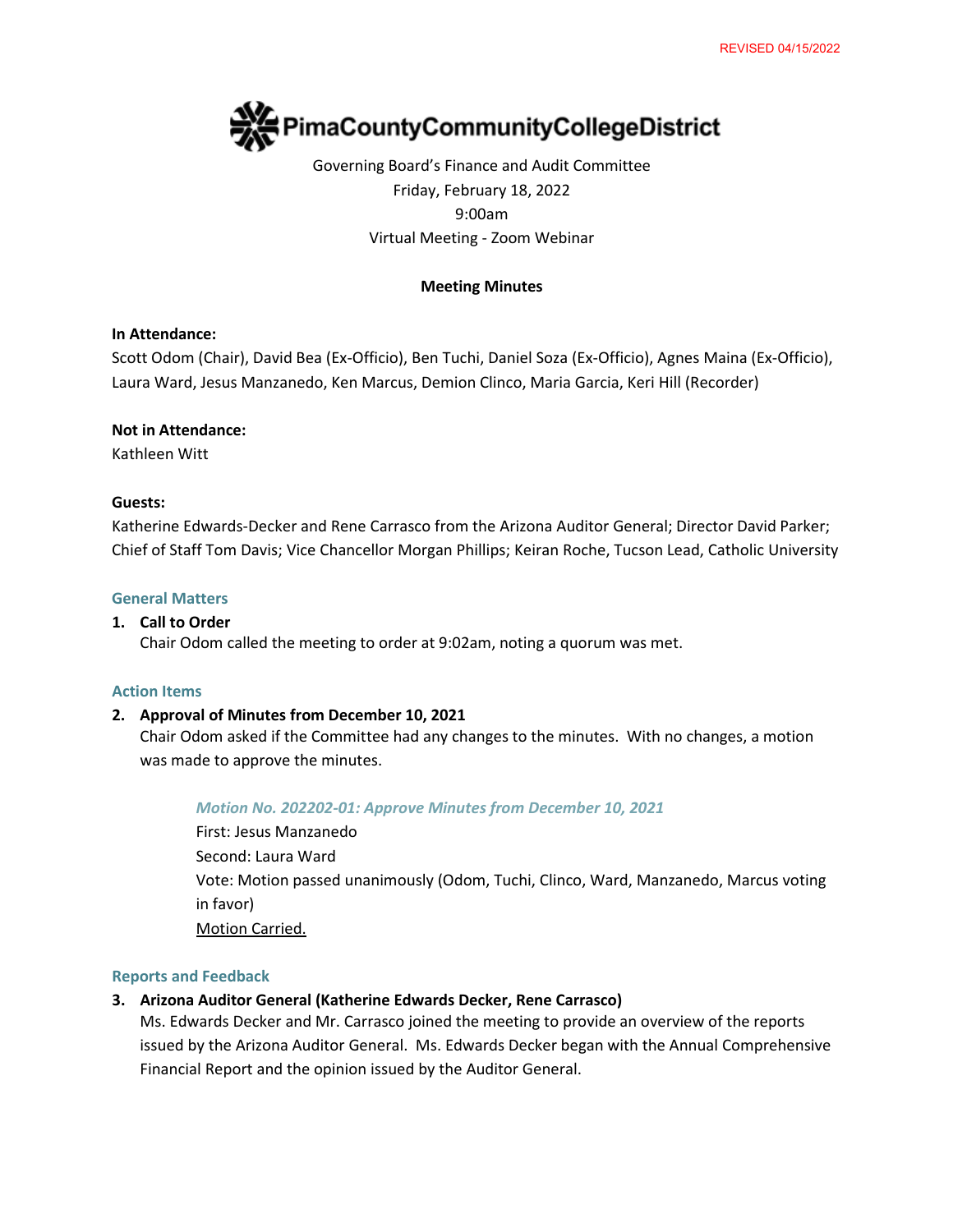She continued with the Single Audit, noting that the Information Technology finding from recent years has been closed. There were no findings related to federal programs or internal controls and compliance. This audit also included a review of the federal COVID-19 relief dollars (from the Higher Education Emergency Relief Funds); this is the second year the HEERF funds have been audited.

Wish no questions from the Committee, Ms. Edwards Decker concluded the report.

## **4. CFO Update (David Bea)**

### **a. Revenue Bonds**

Dr. Bea began with an update on the revenue bonds. Projects are moving forward despite some challenges related to supply chain disruptions.

### **b. Public Safety Personnel Retirement System (PSPRS)**

Ms. Maina stated that the College is continuing to make progress toward the unfunded liability for the Public Safety Personnel Retirement System and is continuing on the plan this Committee reviewed and approved last year. The College is on track to be fully funded to the 75% target within the five-year plan date.

## **c. Arizona State Retirement System (ASRS)**

Dr. Bea stated that the Arizona State Retirement System is concerned about unfunded liability and future retirements as it looks forward. Legislation has been proposed to pay down the unfunded liability in exchange for a credit against future contributions. ASRS will invest the money upfront to pay down the unfunded liability to reduce contribution rates in the future. Participating entities could issue debt to pay off the unfunded liability.

Per the College's financial advisor, Stifel, the net positive difference between the annual debt service and the credit would be approximately \$1.0M per year. There is an expenditure limitation issue related to this, as the College would then issue one payment to ASRS that would count as an operational expense.

Chair Odom asked for additional information about how the College manages the unfunded liability. The College's unfunded liability for PSPRS is based on the number of people currently working for the College. For ASRS, it is a share of the College's liability in the entire system. The College is not required to participate in the proposed program. Chair Odom noted that more analysis would be needed if the College moved in this direction. Dr. Bea stated that the incentive provided by ASRS would pay back both the debt issuance and any applicable interest rates.

### **d. Fiscal Year 2023 Budget Development**

The College is in the process of developing the Fiscal Year 2023 budget, and the Board will be holding a Study Session on February 21, 2022, on this topic. There is likely to be a recommendation to phase in the maximum property tax levy. Moderate tuition increases will be discussed to fund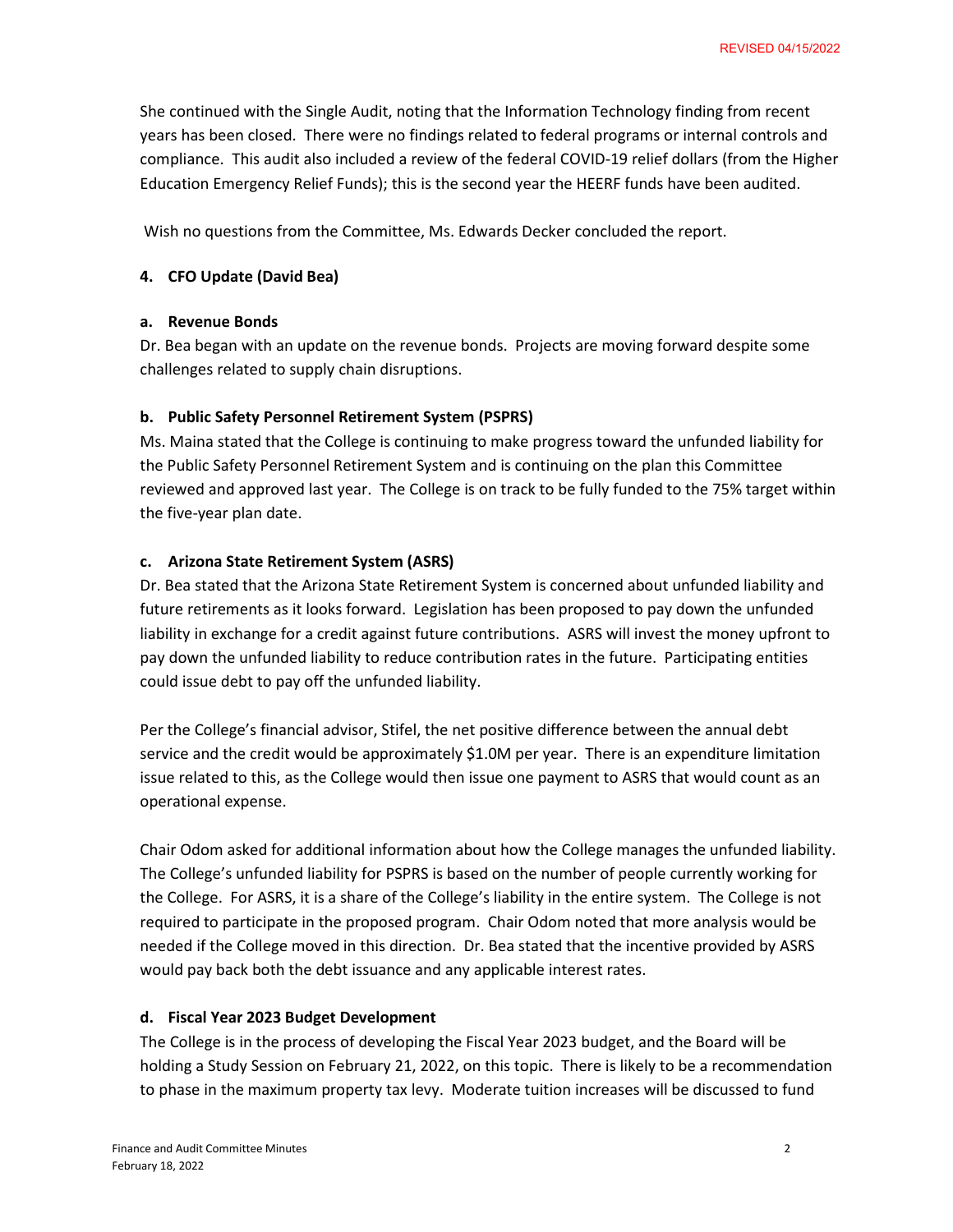continuing HEERF initiatives, such as the student device lending program and test proctoring. The classification and compensation study and overall compensation strategies will be prioritized in the budget.

With declining enrollment, staffing and infrastructure are misaligned, and a three-year plan will be developed to right-size the College. Mr. Clinco asked for additional information about the metrics the College is creating. Dr. Bea stated that a realistic ratio of Full Time Student Equivalents (FTSE) to staff is being developed; the preliminary target ratio is 15 FTSE to 1 staff position, which means a reduction in more than 100 staff positions based on current enrollment.

Mr. Clinco also asked for a refresh on comparisons to other institutions. It is unlikely that community colleges will recover the enrollments they once had, and the College is seeking to demonstrate good stewardship realistically. Dr. Bea stated that the majority of the Arizona community colleges will soon be facing expenditure limitation challenges if enrollment does not bounce back.

### **e. Fiscal Year 2022 Capital Project Plan Update**

The second quarterly report on this year's capital project plan was provided as information.

## **f. Fitch Ratings**

Fitch Ratings reaffirmed the College's bond ratings. This is significant because the revenue bonds rating is directly tied to tuition revenues driven by enrollment. Fitch noted a future risk related to tuition and enrollment as a lack of tuition increases might contribute to a future downgrade in the bond rating.

Mr. Tuchi commended the College on maintaining the rating despite the current challenges; Chair Odom concurred.

### **g. Strategy, Analytics, and Research**

Additional dashboards from STAR are available as the department continues to release robust reporting tools.

# **5. Enterprise Risk Management (ERM) Report (David Parker)**

Ms. Garcia joined the meeting progress.

Mr. Parker stated that the ERM Workgroup is engaged in training with North Carolina State University. The workgroup meets once a month, and model tools are being provided to the team.

Mr. Parker continued with an update on operations and College insurance policies, focusing on cybersecurity and The Arizona School Risk Retention Trust conversations. The College is implementing multi-factor authentication, and Dr. Bea noted that there might be pushback as this will change current processes and create additional steps that are not popular but necessary. Chair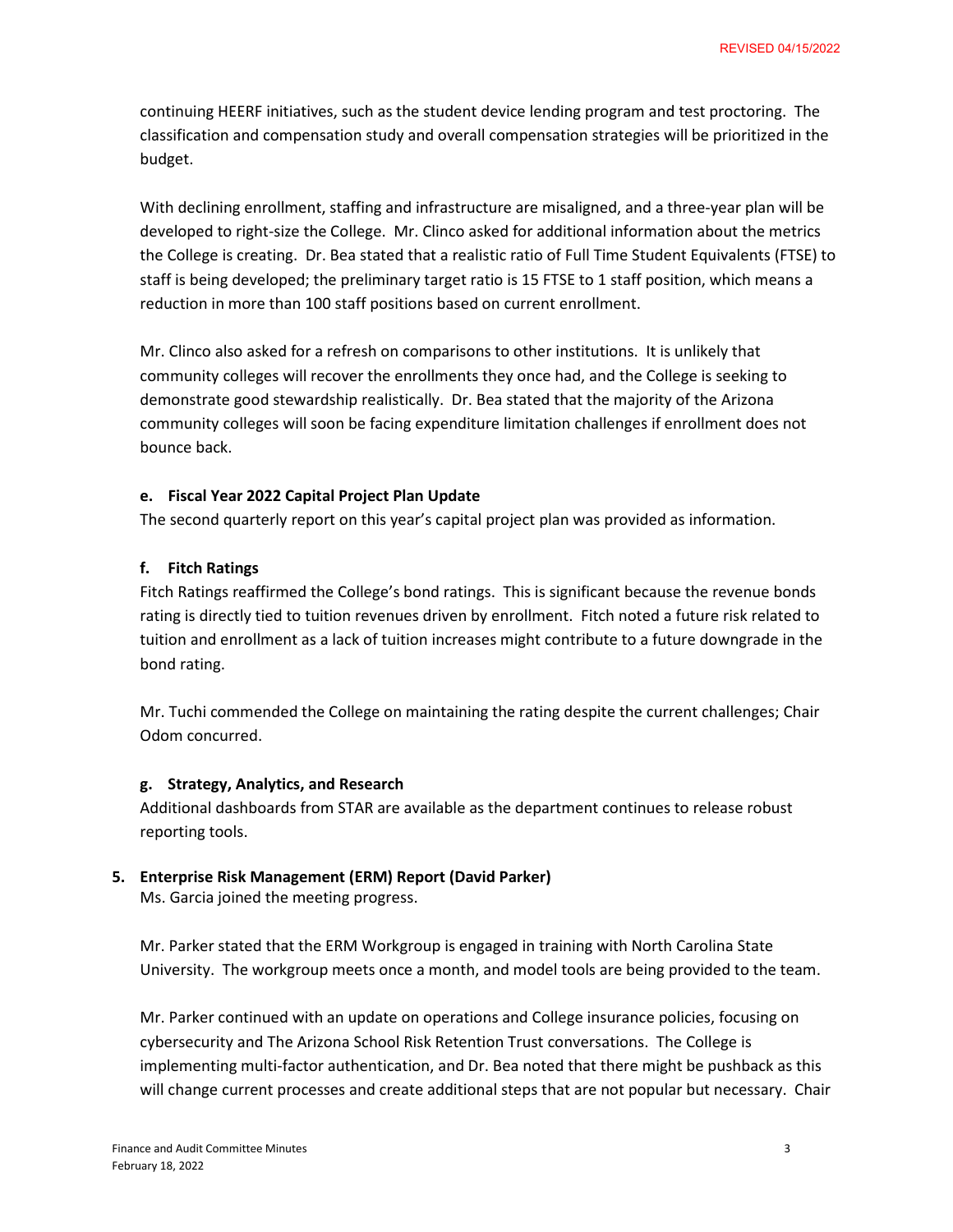Odom inquired about the College's cyber coverage policies and review of comparable institutions. Mr. Parker stated the College has \$6.0M of coverage across two policies, and an insurance broker and various professional organizations assist the College with determining the coverage limits.

The cost of new construction and lifecycle replacements is impacting the projected renewal rates for College insurance.

The College's Compliance Program is in the framework research phase, and best practices and professional groups are being utilized for this development. Chair Odom thanked Mr. Parker for his report.

**6. Partnership with Catholic University (Tom Davis, Morgan Phillips, Keiran Roche)** Mr. Davis introduced himself, Dr. Phillips, and Mr. Roche and provided a background of the development of the partnership with the Catholic University of America, which began before the onset of the COVID-19 pandemic.

Mr. Roche began with the program's purpose, which is to provide affordable undergraduate business degree programs for Tucson students. The model utilizes hybrid learning, with a mix of online and in-person, and there are plans to expand to additional program areas. Mr. Roche continued with a review of Catholic University's Tucson team and described community engagement. Current enrollment, tuition, and curriculum were discussed.

Dr. Phillips discussed the benefits to students, as Catholic University is leasing space at the Downtown Campus.

Chair Odom inquired about the tuition revenue structures. Dr. Phillips stated that the College receives the same tuition as students not enrolled in the program. With no other questions from the Committee, Chair Odom thanked them for the report.

### **Information Items**

- **7. Future Agenda Items**
	- a. Workforce Update
	- b. Marketing
	- c. Adult Education
	- d. Office of Dispute Resolution
	- e. Space Usage
	- f. Fiscal Year 2023 Proposed Budget & Three-Year Budget Plans (April)

#### **Adjournment**

Mr. Manzanedo mentioned a recent news article about the Association of Community College Trustees (ACCT) awards to Mr. Clinco and faculty member Dr. Mays Imad.